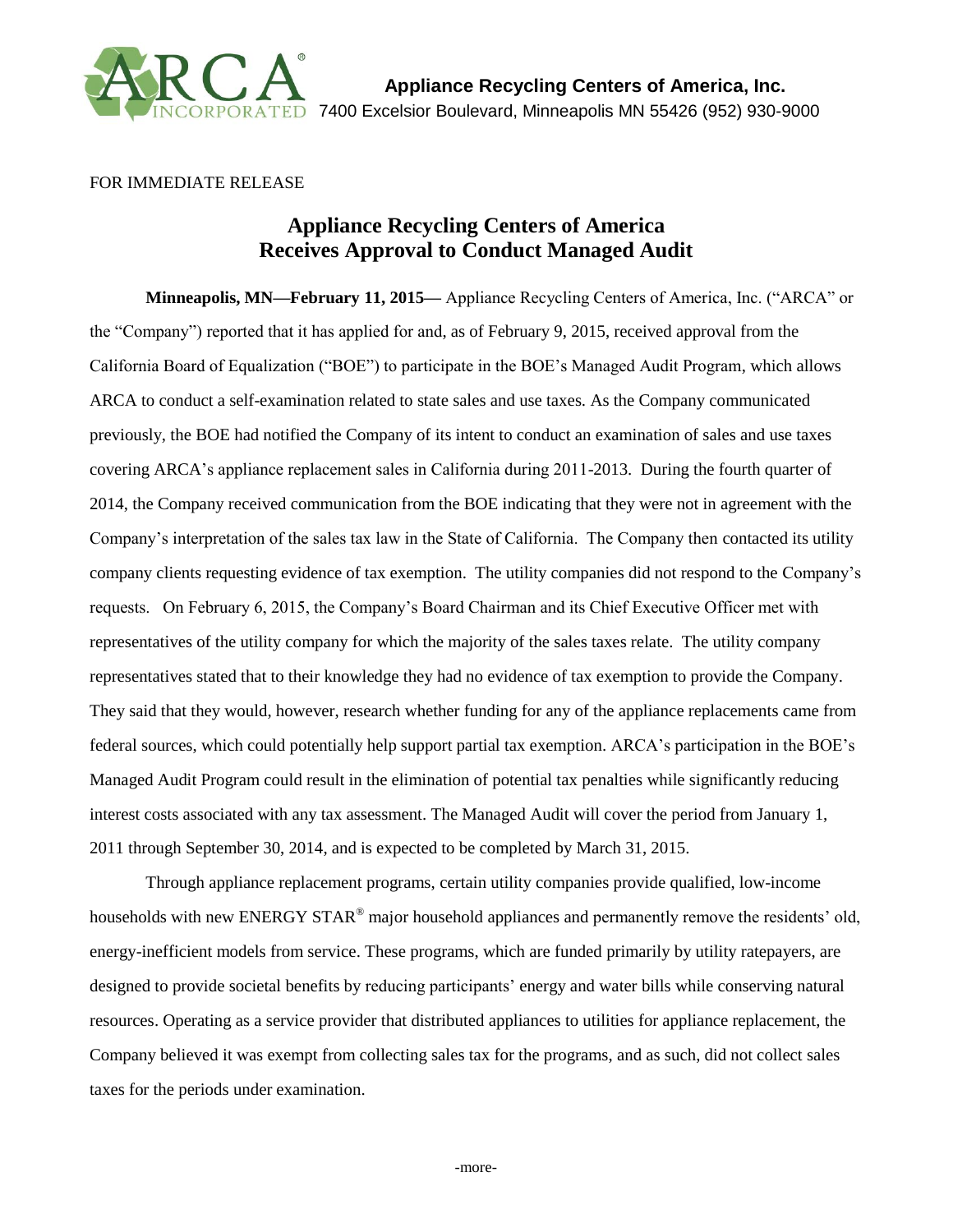ARCA provided a comprehensive range of appliance replacement support services to program sponsors during the period under examination, including:

- Procuring energy efficient appliance models that meet the sponsoring utilities' specifications;
- Scheduling appliance delivery and installation for qualified participants;
- Inspecting residences for appropriate electrical connections prior to appliance delivery;
- Overseeing the delivery and installation of new ENERGY STAR® appliances;
- Recycling old appliances in compliance with federal, state and local regulations to permanently remove them from the electrical grid and/or water supply; and
- Providing extensive data and customized reports to utility management for evaluating costeffectiveness and other program benefits.

One utility-sponsored appliance replacement program for which the Company provided services during the examination period was funded by a ratepayer surcharge, which was subject to state sales tax, on ratepayers' utility bills. The utility remitted these taxed surcharge funds to the California BOE after collection. Consequently, any assessment of sales taxes on appliances delivered to participants in the low-income appliance replacement program results in a second round of taxation on California utility ratepayers. Collecting sales tax on the ENERGY STAR<sup>®</sup> appliances would have also reduced the number of participants who could have been served through the program. Funded through California's Gas Consumption Surcharge Fund, this fund was established to provide certain low-income assistance programs, cost-effective energy efficiency and conservation activities, and public interest research and development through a surcharge on all natural gas consumed in the state.

The Company believes that the outcome from the Managed Audit Program will likely result in a Notice of Determination from the California BOE of an assessment of at least \$4.0 million (\$2.6 million net of income taxes), covering the entire period under audit. The Company has been working with outside consultants to arrive at our assessment estimate and will continue to engage the services of these sales tax experts throughout the Managed Audit Program process. Such assessment, however, would be subject to protest and appeal, and would not need to be funded until the matter has been fully resolved. Resolution could take up to three years. The Company anticipates that a pre-tax charge to earnings will be required and that previously issued unaudited consolidated financial statement for the fiscal quarters ended March 29, June 28 and September 27, 2014 and consolidated financial statements for the years ended December 28, 2013, December 29, 2012 and December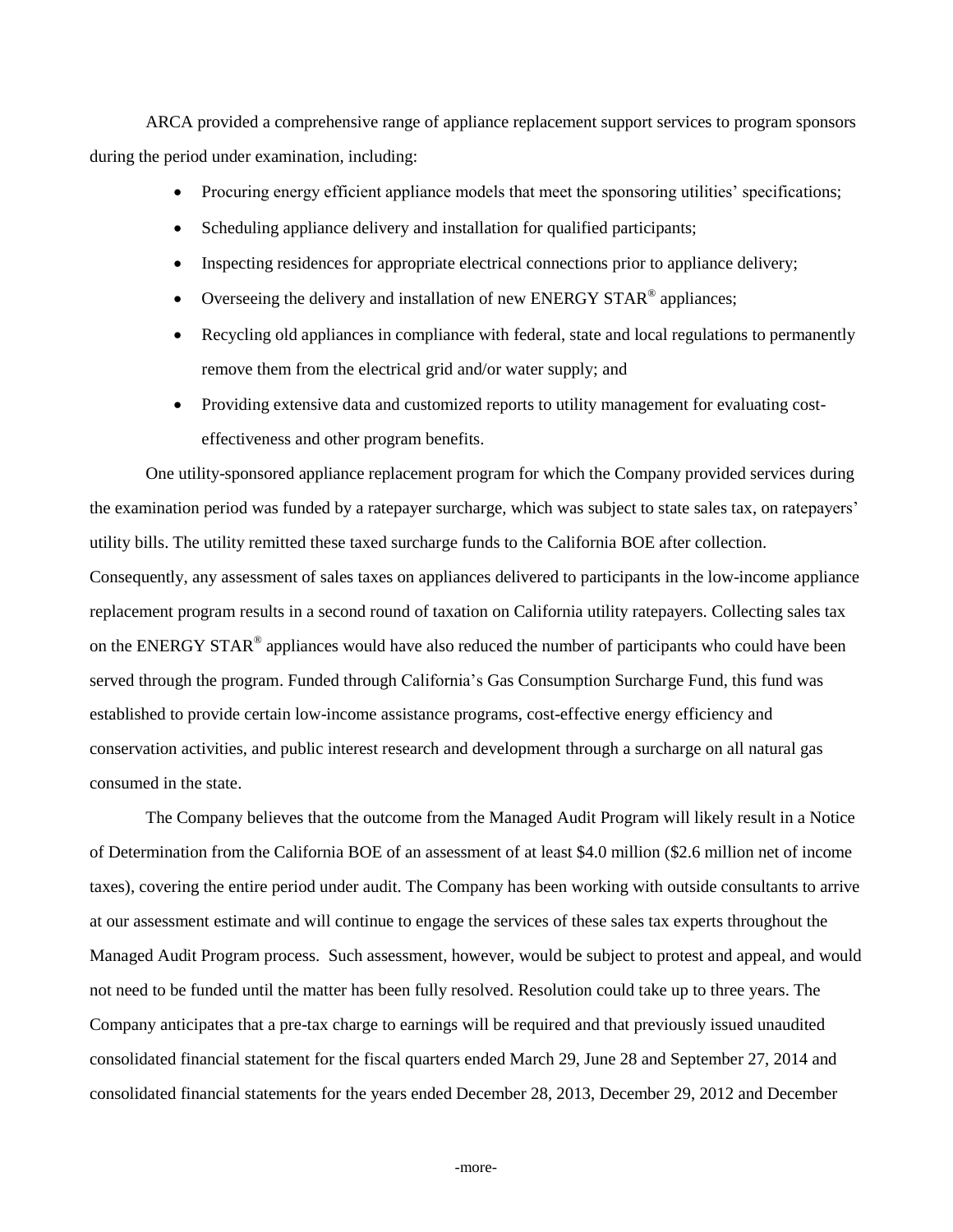31, 2011 and the quarters in the years then ended will need to be restated. Such previously issued consolidated financial statements should no longer be relied upon

In addition to the right to protest and appeal any assessment, the Company is working with consultants and legislators to put forth Assembly Bill No. 88 in the California State Legislature 2015-2016 regular session to exempt from sales and use taxes the gross receipts from the sale of, and storage, use or other consumption in the State of California of, energy or water efficient home appliances purchased by public utilities that are provided at no cost to low-income participants in federal, state or ratepayer-funded energy efficiency programs for those participants' use.

Due to uncertainties estimating the merits of the case under a tax appeal, possible recovery from customers through their funding sources and the impact of pending legislation to exempt energy efficient appliances provided to low-income households from sales and use tax, the Company is unable to anticipate or estimate any amounts that may be recoverable or that could reduce the amount of liability the Company may be assessed related to this sales tax matter. Any reduction to the BOE's tax assessment will be reflected in income in future periods when realized.